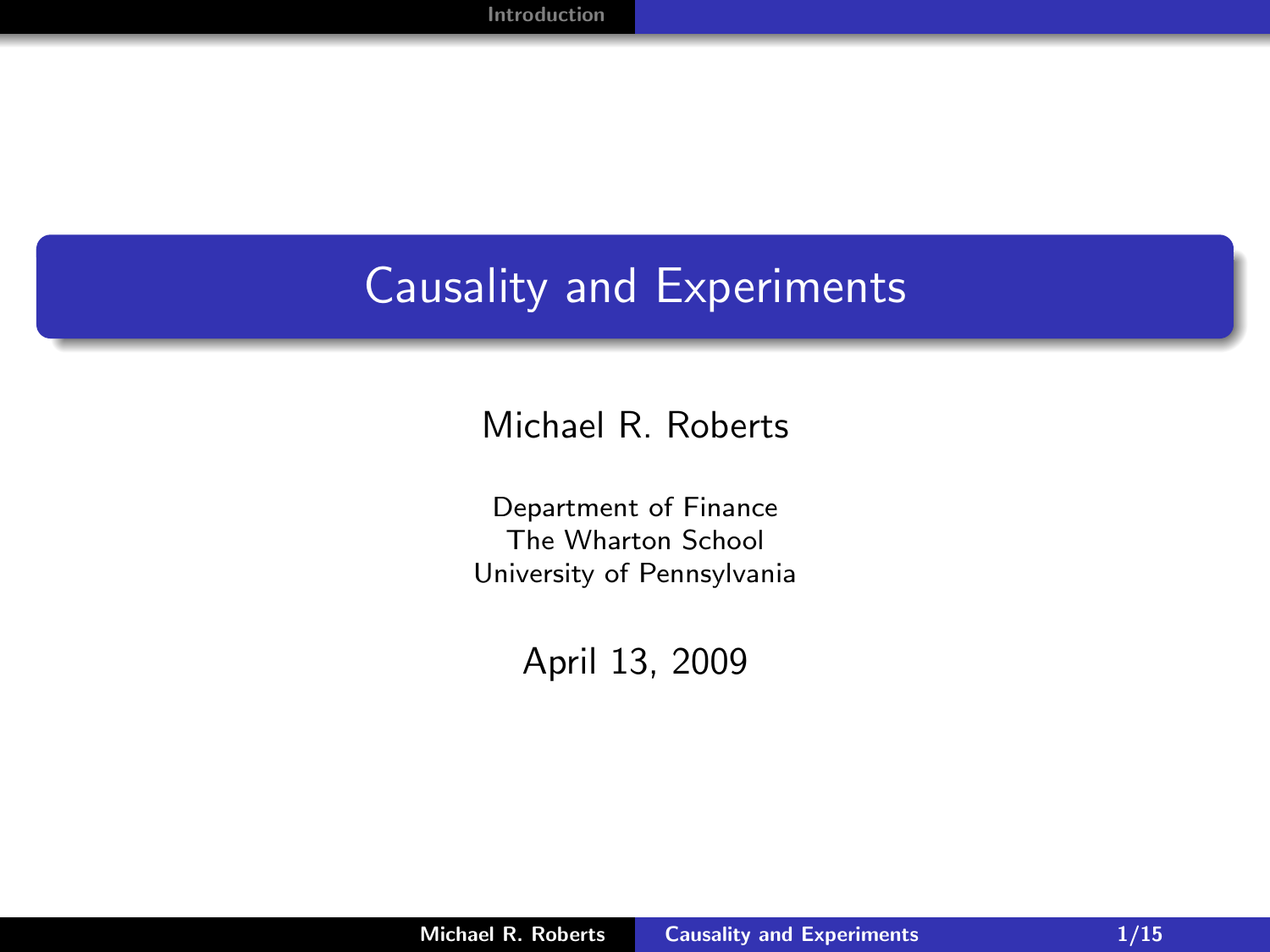- Do hospitals make people healthier? (Causation)
- Compare avg health of hospital visitors no non-visitors (2005 NHIS)
	- $\bullet$  Mean health status of hospital visitors = 3.21
	- 2 Mean health status of hospital non-visitors  $= 3.93$ <sup>\*\*</sup>

Hospitals make people less healthy. (Hospital can be dangerous.)

- Or, hospital visitors who self-select are different from non-visitors in a way that is correlated with health.
- Non-Random Selection is a major obstacle in empirical work.
- <span id="page-1-0"></span>Goal here is to develop a simple framework in which we can understand the problem and identify ways to address it.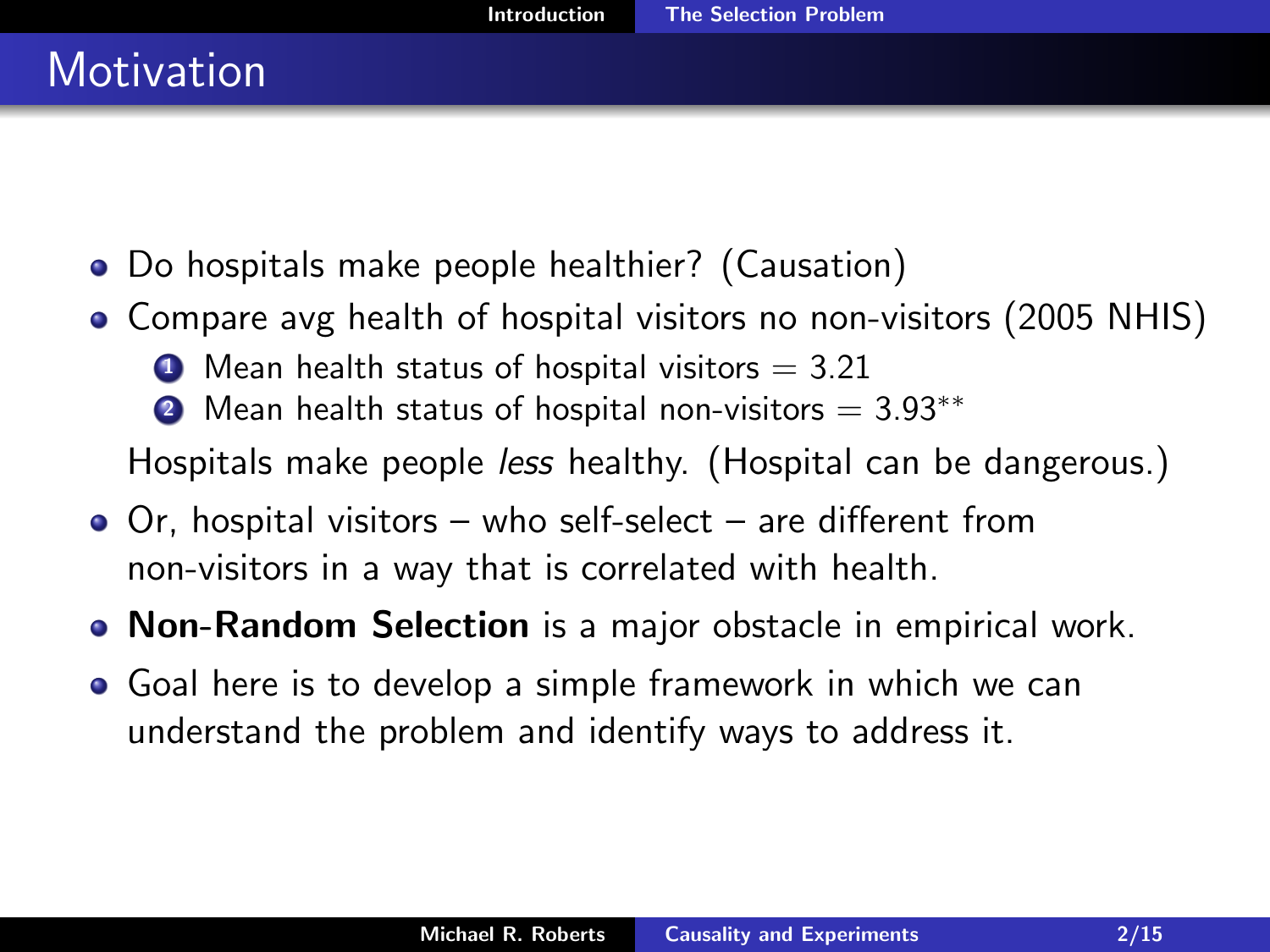### Notation: Potential Outcomes

- Treatment (e.g., go to hospital) indicator:  $D_i = \{0, 1\}$
- Outcome variable (e.g., health status):  $Y_i$
- Question: Is  $Y_i$  affected by treatment?
- Setup: There are two **Potential Outcomes** for each individual *i*,

Potential Outcome = 
$$
\left\{\n\begin{array}{ll}\nY_{1i} & \text{if } D_i = 1 \text{(i.e., receive treatment)} \\
Y_{0i} & \text{if } D_i = 0 \text{(i.e., receive treatment)}\n\end{array}\n\right.
$$

- Answer: For each person *i* we want to know the difference  $Y_{1i} Y_{0i}$ This is causal effect of treatment on individual i.
- Problem: For each person  $i$ , we only observe one of the outcomes absent being able to rewind the clock and change treatment status for a person.
	- Unobserved outcome is counterfactual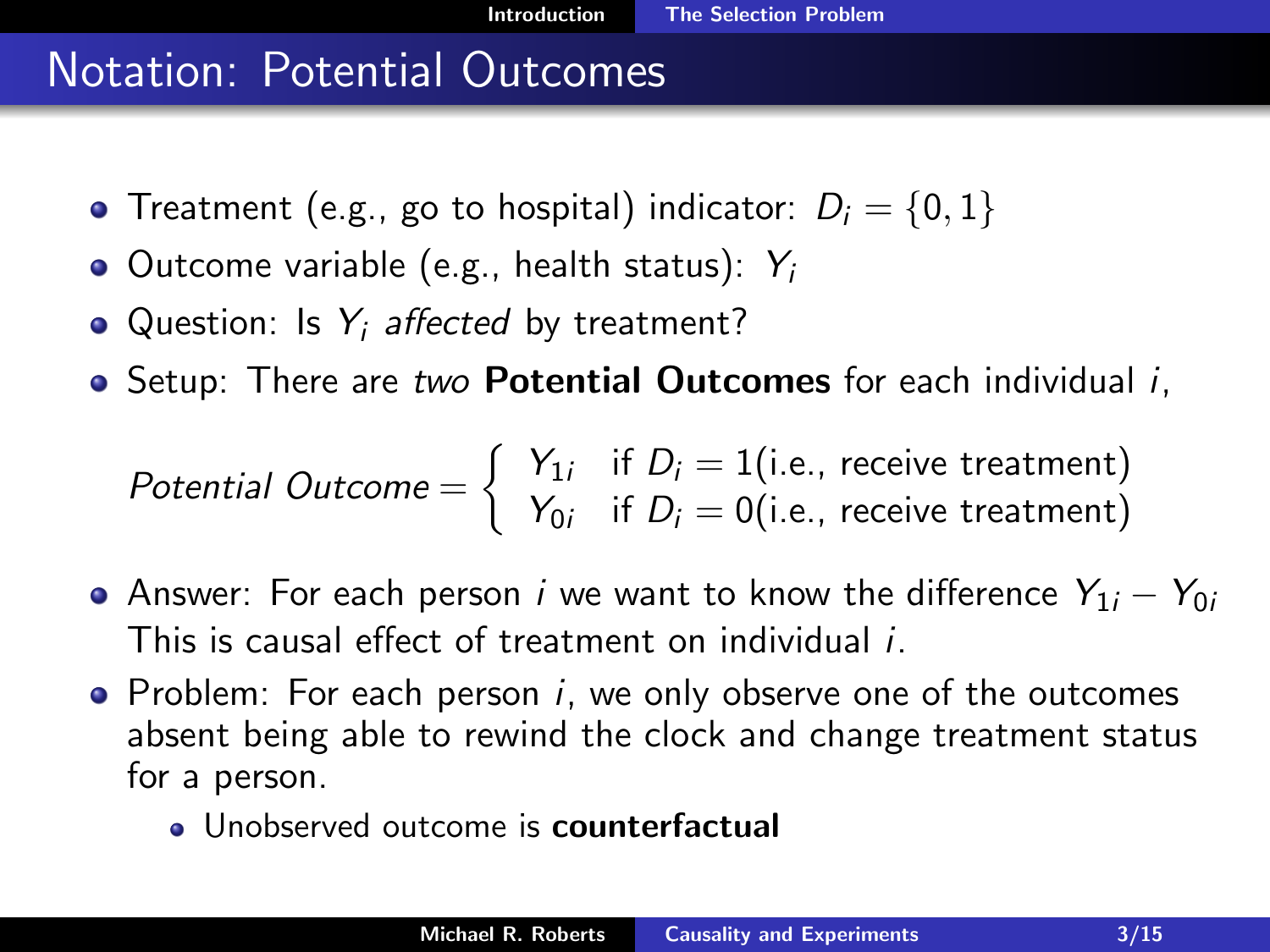#### Notation: Observed Outcomes

- The Observed Outcome is  $Y_i$
- Observed Outcome can be written in terms of Potential Outcomes:

$$
Y_i = \begin{cases} Y_{1i} & \text{if } D_i = 1 \text{(i.e., receive treatment)} \\ Y_{0i} & \text{if } D_i = 0 \text{(i.e., receive treatment)} \end{cases}
$$
\n
$$
Y_i = Y_{0i} + (\underbrace{Y_{1i} - Y_{i0}}_{\text{Causal Effect}}) D_i (= D_i Y_{1i} + (1 - D_i) Y_{0i})
$$

- Note: Causal (a.k.a. Treatment) effect can be different for different people i
- Since we never observe  $Y_{1i}$  and  $Y_{0i}$  for the same person, we must infer treatment effect by comparing treated outcomes to untreated outcomes.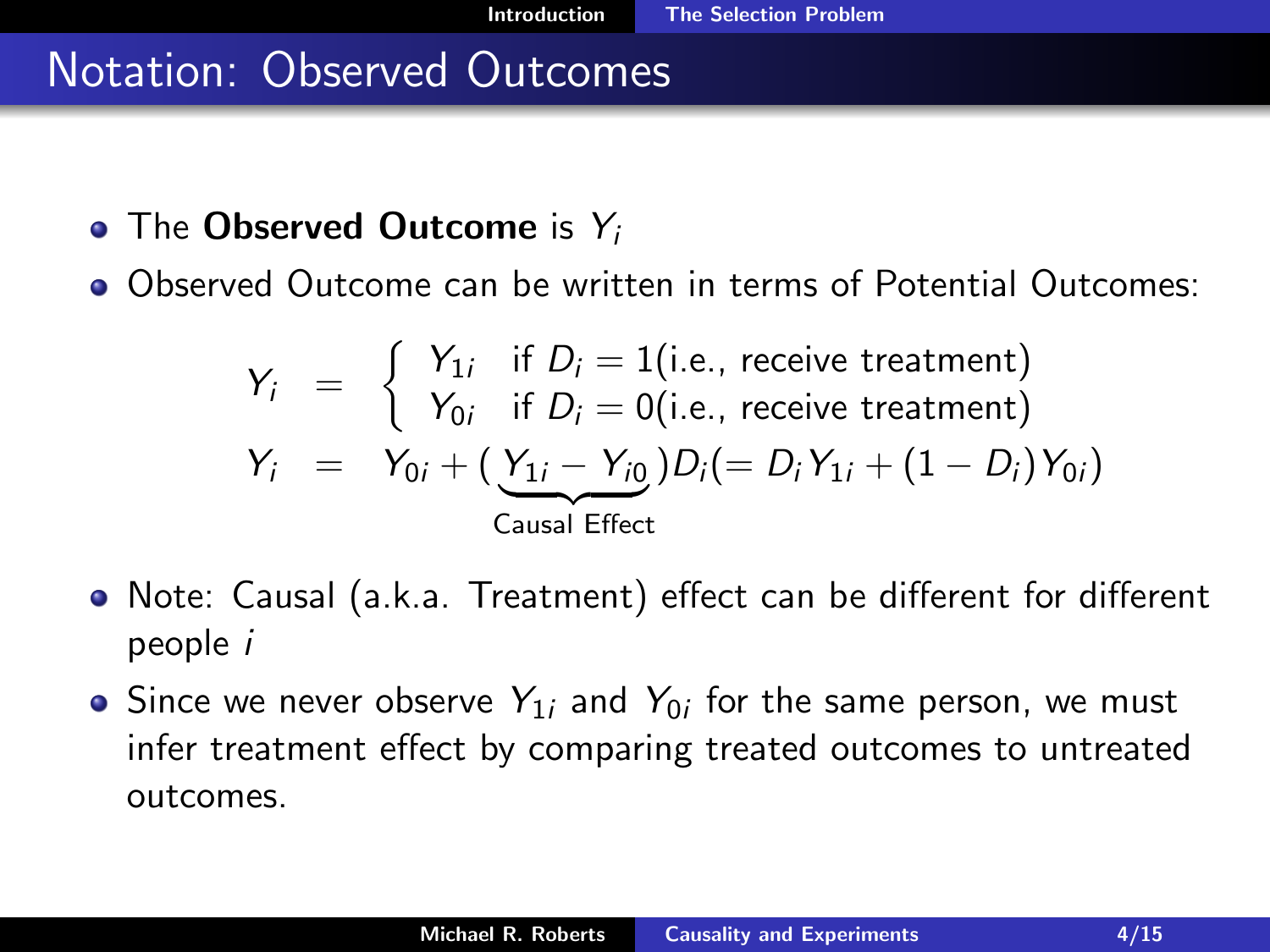# Treated Versus Untreated Comparison

What is difference in expectations across treated and untreated?

$$
\underbrace{E[Y_i|D_i=1]-E[Y_i|D_i=0]}_{\text{Observed Diff in Outcomes}} = \underbrace{E[Y_{1i}|D_i=1]-E[Y_{0i}|D_i=0]}_{\text{Avg treatment effect on treated (ATT)}} + \underbrace{E[Y_{0i}|D_i=1]-E[Y_{0i}|D_i=0]}_{\text{Selection Bias}}
$$

[Introduction](#page-1-0) [The Selection Problem](#page-1-0)

 $1^{st}$  = from def of observed outcome in terms of potential outcomes.  $2^{nd} =$  comes from  $\pm \; E[Y_{0i}|D_{i}=1]$  on RHS.

- Problem: Observed difference in outcomes adds selection bias term to the causal term we want
- Selection term = dif in avg  $Y_{0i}$  between the treated and untreated. E.g., sick more likely to visit hostpial  $\implies$  worse  $Y_{0i} \implies$  negative selection bias.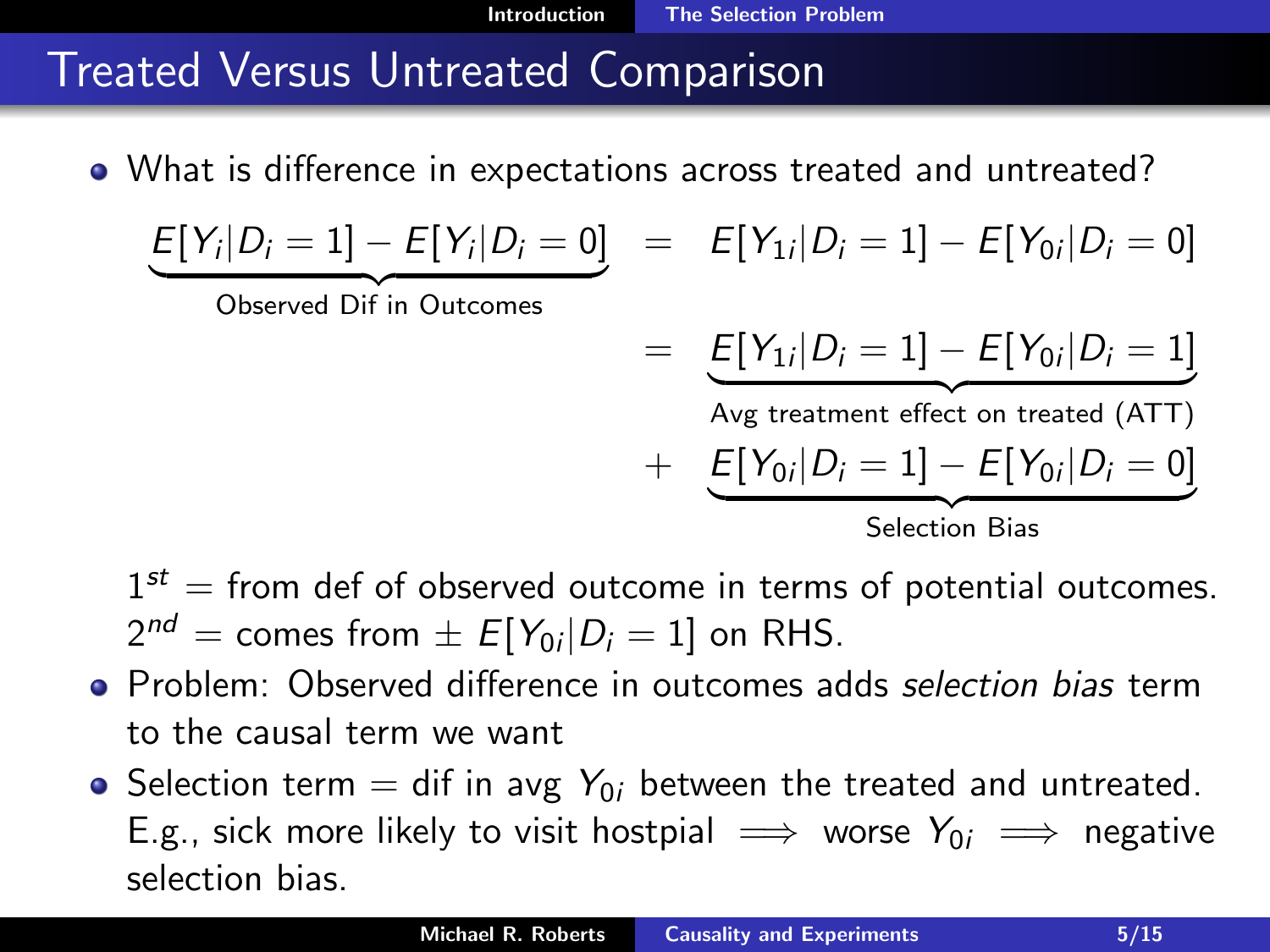### Random Assignment

- Random assignment overcomes selection bias because treatment status will be independent of potential outcomes
- Reconsider selection term under random assignment

$$
E[Y_{0i}|D_i=1]-E[Y_{0i}|D_i=0]=E[Y_{0i}|D_i=1]-E[Y_{0i}|D_i=1]=0
$$

• Since outcomes are idenpendent of treatment stats, we can swap

$$
E[Y_{0i}|D_i=0] \text{ for } E[Y_{0i}|D_i=1]
$$

• Reconsider the causal term under random assignment

 $E[Y_{1i}|D_i=1]-E[Y_{0i}|D_i=1]=E[Y_{1i}-Y_{0i}|D_i=1]=E[Y_{1i}-Y_{0i}]$ 

Random assignment eliminates selection bias.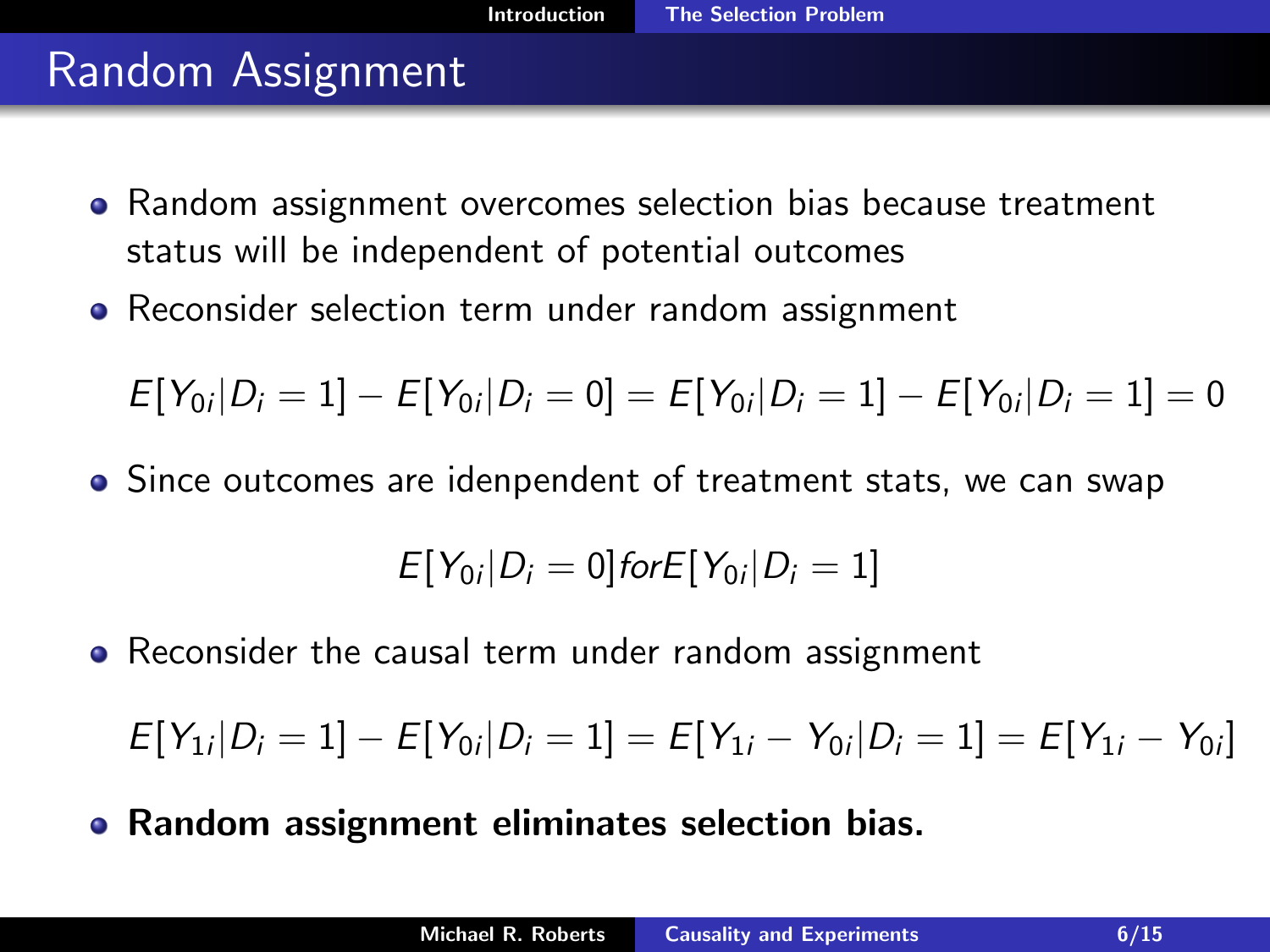#### Labor Economics Example

- Evaluation of gov't-subsidized tranining programs. Do they increase employment and earnings?
- Compare earnings after training of participants to nonparticipants and trainees earn less than plausible comparison groups (e.g., Ashenfelter 1978, Ashenfelter and Card (1985), LaLonde (1995)).
- Selection bias: training programs serve people with low-earnings potential so  $\mathit{E}[Y_{0i}|D_{i}=1] < \mathit{E}[Y_{0i}|D_{i}=0] \implies$  negative selection bias

$$
E[Y_{0i}|D_i = 1] - E[Y_{0i}|D_i = 0] < 0
$$

leads to differences in observed avgs across groups that are biased downward.

• Randomized trials generate positive effects of training programs (Lalonde (1986) and Orr et al. (1996))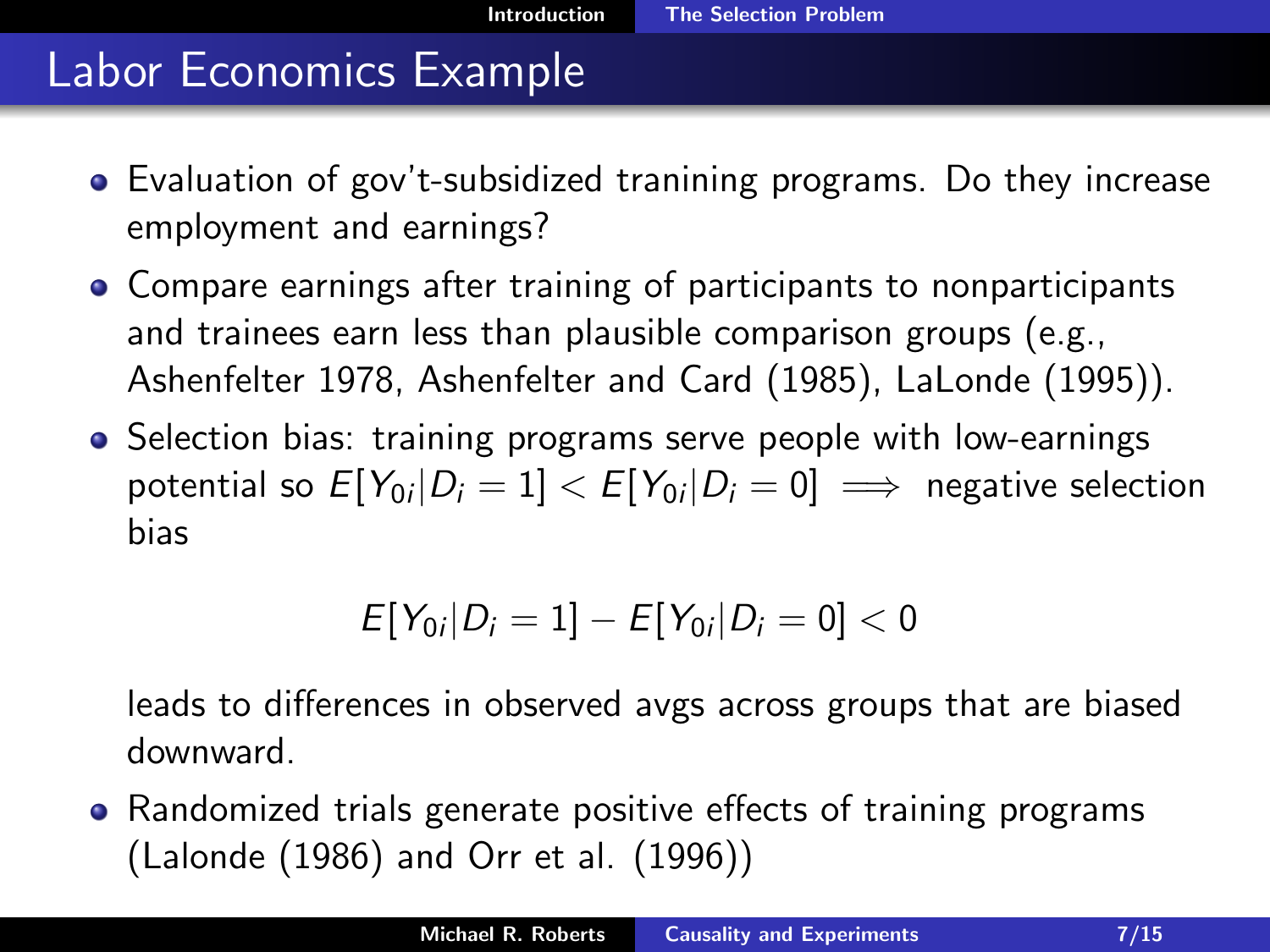### What Makes for a Good Randomized Experiment?

- Does randomization balance subject characteristics across treatment & control groups?
	- The two groups should have similar characteristics and outcomes pre-treatment.
- With randomization, we can estimate causal effect by comparing sample means and performing t-test.
- If worried about SEs, use regression framework and a dummy indicating treatment status

$$
Y_i = \alpha + \beta D_i + \varepsilon_i
$$

can estimate cluster or heteroskedastic-robust SEs.

- To determine economic significance, compre estiamted affect to a measure of spread (e.g., standard deviation, interquartile range).
- The same suggestions apply to natural or quasi-natural experiments!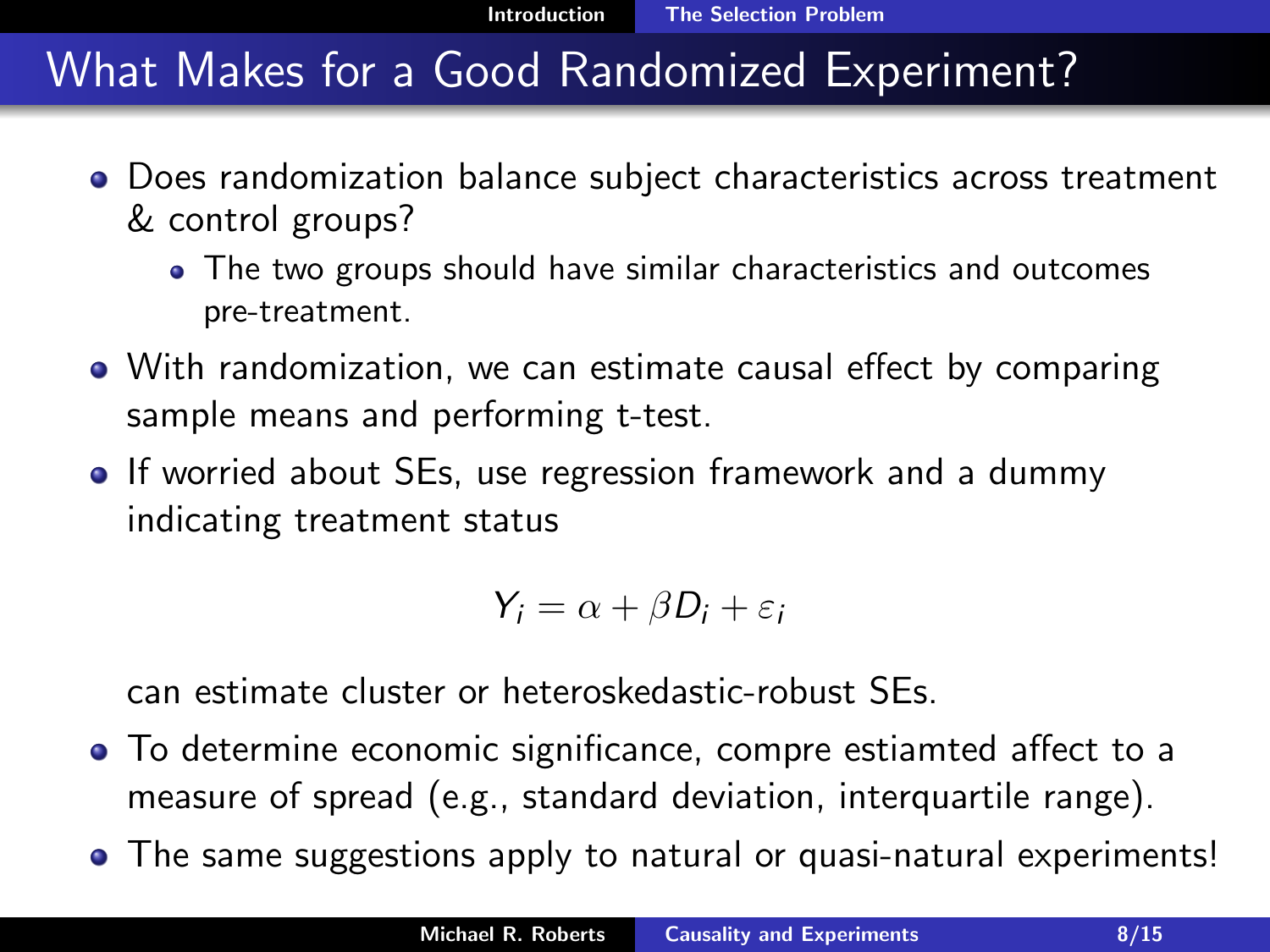Assume constant (homogenous) treatment effect across  $i, \implies Y_{1i} - Y_{0i} = \rho \forall i$ . In regression form:

$$
Y_i = \underbrace{\alpha}_{E(Y_{0i})} + \underbrace{\rho}_{Y_{1i} - Y_{0i}} D_i + \underbrace{\eta_i}_{Y_{0i} - E(Y_{0i})}
$$

Where does this come from? Consider the potential outcomes:

$$
Y_{1i} = \alpha + \rho + \eta_i \text{ (when treated)}
$$
  

$$
Y_{0i} = \alpha + \eta_i \text{ (when treated)}
$$

- Subtract  $Y_{0i}$  from  $Y_{1i}$  to get  $\rho=Y_{1i}-Y_{0i}$
- Take *unconditional* expectation of  $Y_{0i}$  to get  $\alpha = \mathcal{E}[Y_{0i}]$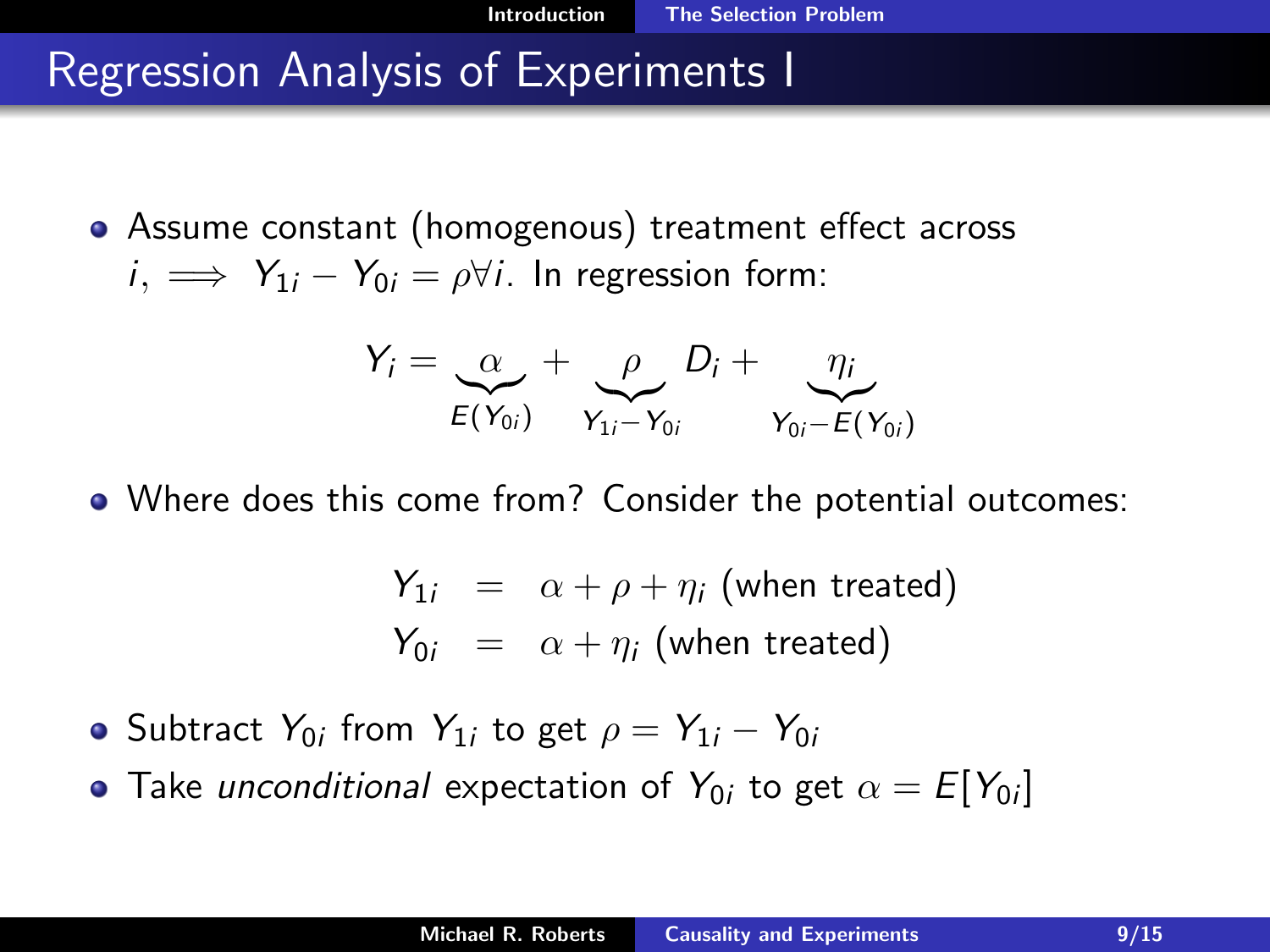Consider the conditional expectations of the regression equation:

$$
E[Y_i|D_i = 1] = \alpha + \rho + E[\eta_i|D_i = 1]
$$
  

$$
E[Y_i|D_i = 0] = \alpha + E[\eta_i|D_i = 0]
$$

which implies the estimated treatment effect is

$$
E[Y_i|D_i = 1] = E[Y_i|D_i = 0] = \rho
$$
  
Treatment Effect  
+ 
$$
\underbrace{E[\eta_i|D_i = 1] - E[\eta_i|D_i = 0])}_{\text{Selection Bias}}
$$

• Randomization  $\implies$  selection bias = 0 since

$$
E[\eta_i|D_i=1]=E[\eta_i|D_i=0]
$$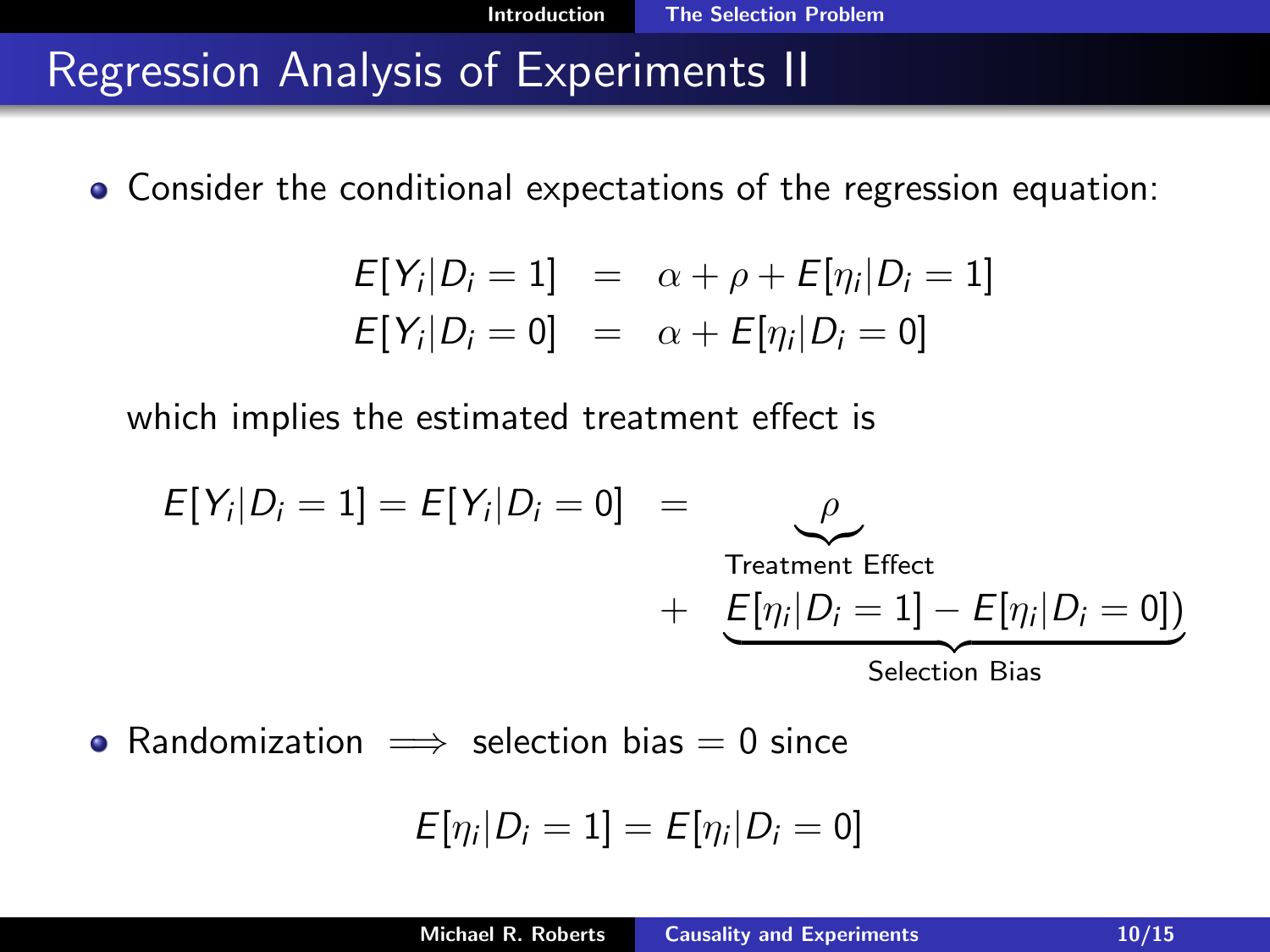## $S^{election}$  Bias  $=$  Nonzero-mean Conditional Error

• Last eqn on prev slide shows that:

#### Selection Bias = Nonzero-mean Conditional Error = Correlation between Regressor  $(D_i)$  and Error  $(\eta_i)$

**• Recall from slide 5 that selection bias is:** 

$$
(E[Y_{0i}|D_i=1]-E[Y_{0i}|D_i=0])
$$

• Combining with regression results means:

 $\mathcal{L}\left( E[Y_{0i}|D_{i}=1]-E[Y_{0i}|D_{i}=0]\right) =\left( E[\eta_{i}|D_{i}=1]-E[\eta_{i}|D_{i}=1]\right)$ 

- Nonzero-conditional mean error reflects the difference in (no-treatment) potential outcomes between the treated and untreated.
- In hospital example, treated had worse health in no-treatment state than untreated in no-treatment health state.
- Must have similar treatment and control groups outside treatment.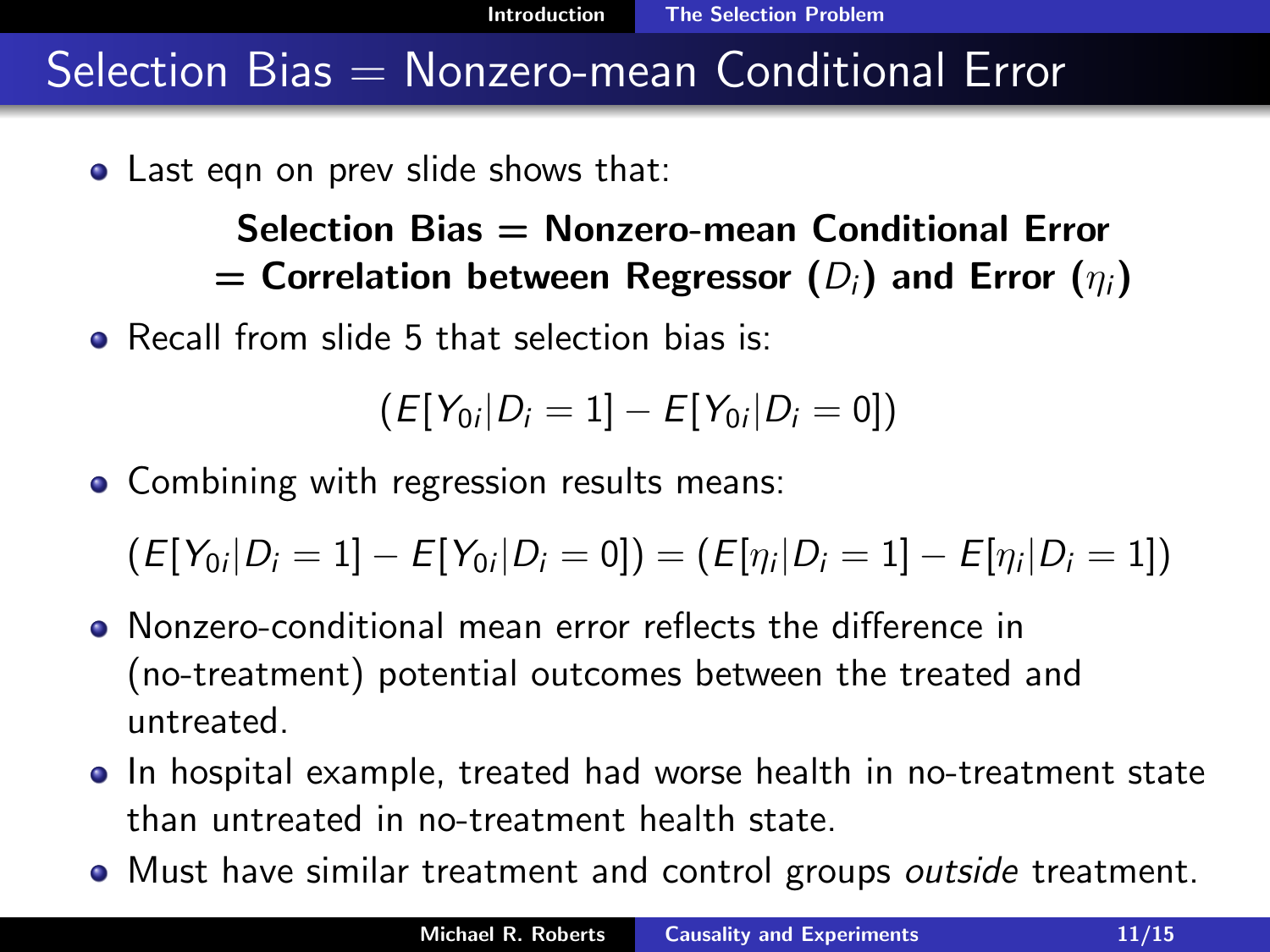#### Heterogeneous Treatment Effects I

- What if  $\rho = \rho_i \implies$  treatment effect varies across individuals?
- Regression model is now:

$$
Y_i = \alpha_i + \rho_i D_i + \eta_i
$$

• Taking conditional expectations:

$$
E[Y_i|D_i = 1] = \alpha + E[\rho_i|D_i = 1] + E[\eta_i|D_i = 1]
$$
  

$$
E[Y_i|D_i = 0] = \alpha + E[\eta_i|D_i = 0]
$$

and subtracting equations

$$
E[Y_i|D_i = 1] - E[Y_i|D_i = 0]
$$
  
= 
$$
E[\rho_i|D_i = 1]
$$
  
Avg. Treatment Effect of Treated (ATT)  
+ 
$$
\underbrace{(E[\eta_i|D_i = 1] - E[\eta_i|D_i = 0])}_{Selection Term}
$$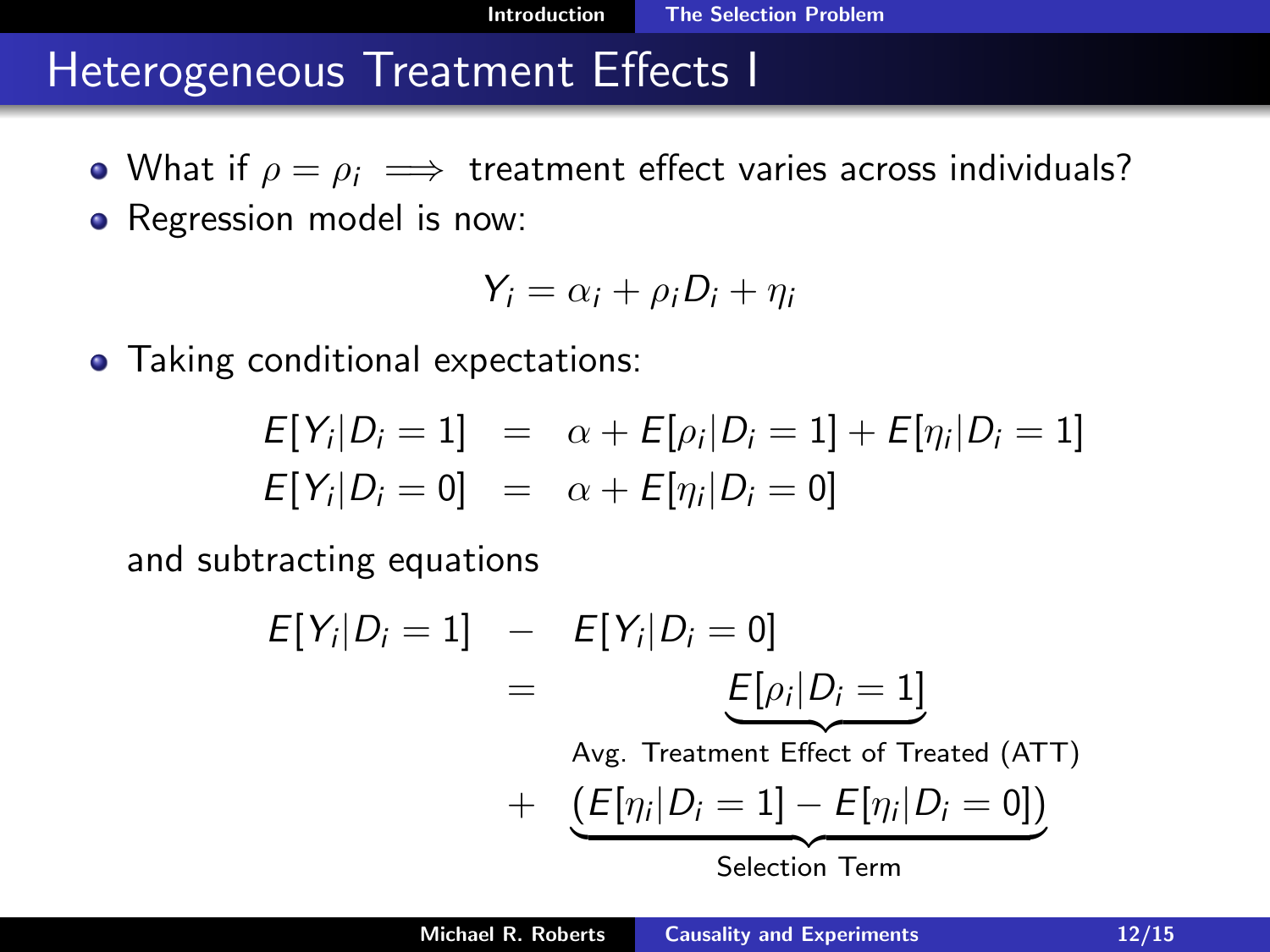[Introduction](#page-1-0) [The Selection Problem](#page-1-0)

#### Heterogeneous Treatment Effects II

- How do we recover the average treatment effect,  $E[\rho_i]$ ?
- Express ATE  $(E[\rho_i])$  in terms of ATT  $(E[\rho_i|D_i=1]).$

$$
E[\rho_i] = Pr(D_i = 0)E(\rho_i|D_i = 0) + Pr(D_i = 1)E(\rho_i|D_i = 1)
$$
  
= Pr(D<sub>i</sub> = 0)E(\rho<sub>i</sub>|D<sub>i</sub> = 0) + (1 - Pr(D<sub>i</sub> = 0))E(\rho<sub>i</sub>|D<sub>i</sub> = 1)  
= Pr(D<sub>i</sub> = 0) [E(\rho<sub>i</sub>|D<sub>i</sub> = 0) - E(\rho<sub>i</sub>|D<sub>i</sub> = 1)] + E(\rho<sub>i</sub>|D<sub>i</sub> = 1)

• Now plug into last eqn on prev slide to get:

$$
E[Y_i|D_i = 1] - E[Y_i|D_i = 0]
$$
  
= 
$$
E[\rho_i] + \underbrace{(E[\eta_i|D_i = 1] - E[\eta_i|D_i = 0])}_{\text{Selection Term}}
$$
  
+ 
$$
Pr(D_i = 0)\underbrace{(E[\rho_i|D_i = 1] - E[\rho_i|D_i = 0])}_{\text{Heterogenous Treatment Effects}}
$$

 $\bullet$  Extra term  $=$  difference in avg gains from treatment across groups

Randomization solves both selection biases  $\bullet$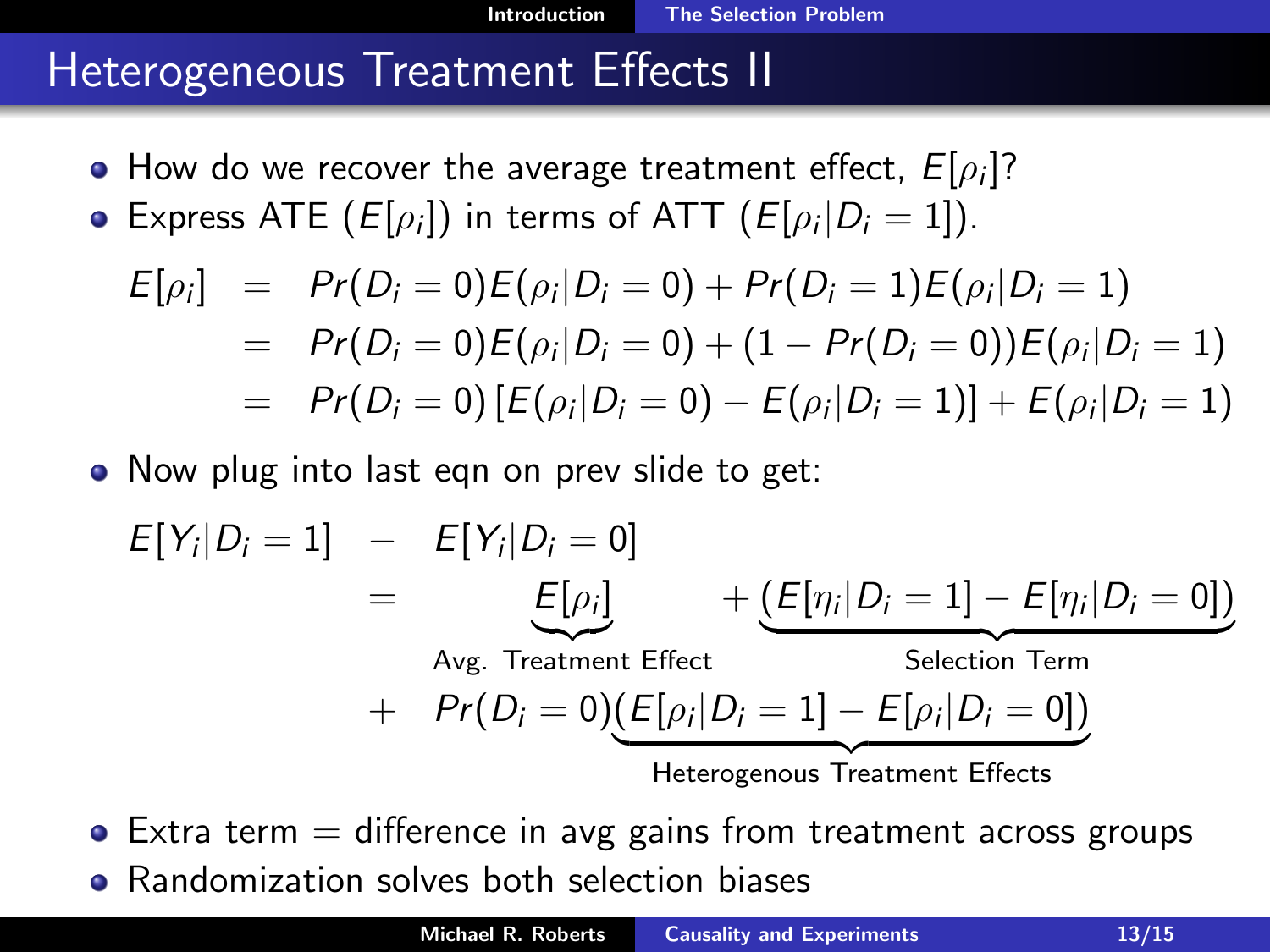- If you have a proper experiment, you shouldn't have to control for confounding influences, X.
	- In linear regression, controls don't matter. In nonlinear setting this is problematic (see Freedman (??))
	- In hospital example, may want to control for sex, race, past health, habits (e.g., smoker), etc. for each person.
- If Controls uncorrelated with treatment status, then estimated effect should be unaffected by their inclusion.
- Controls can generate more precise estimates by absorbing residual variation.